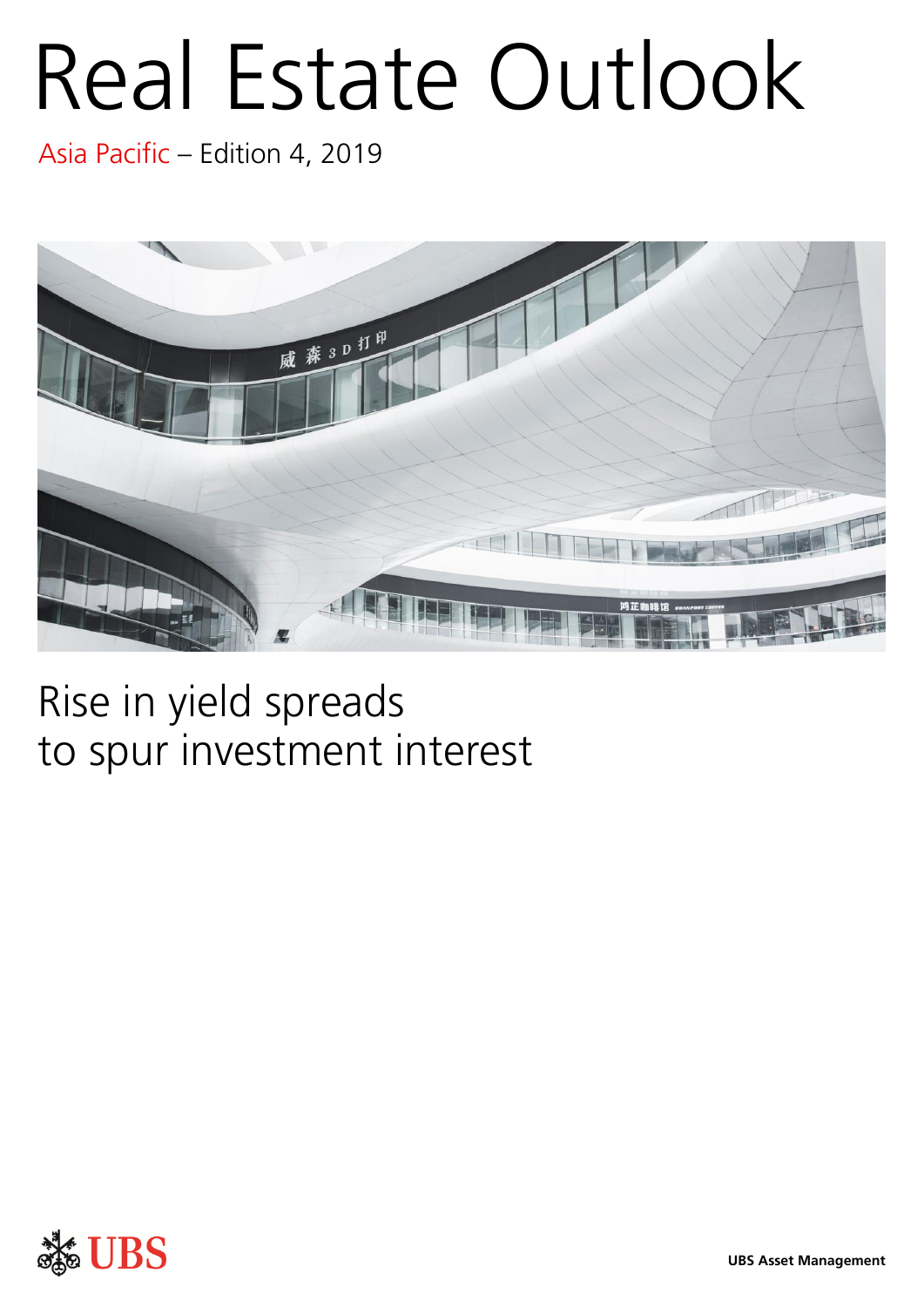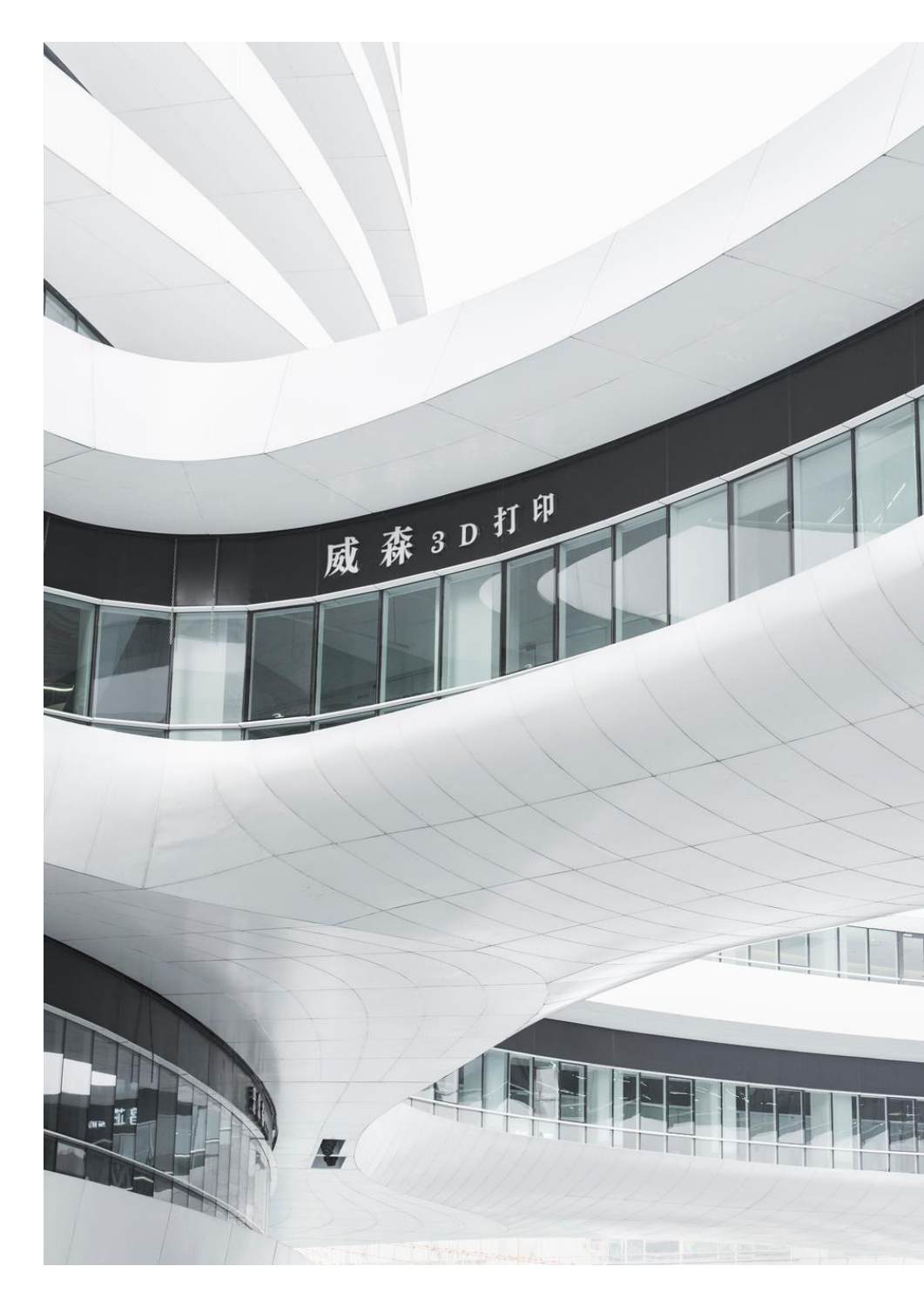![](_page_2_Picture_0.jpeg)

The APAC economy continues to rely more on domestic demand as fiscal policy response kicks in. A downbeat mood is starting to affect office demand although markets are still supported by tight vacancies. The performance of industrial real estate is boosted by restrictions on land use. While sales volumes are falling, investment interest is likely to remain strong as yield spreads increase.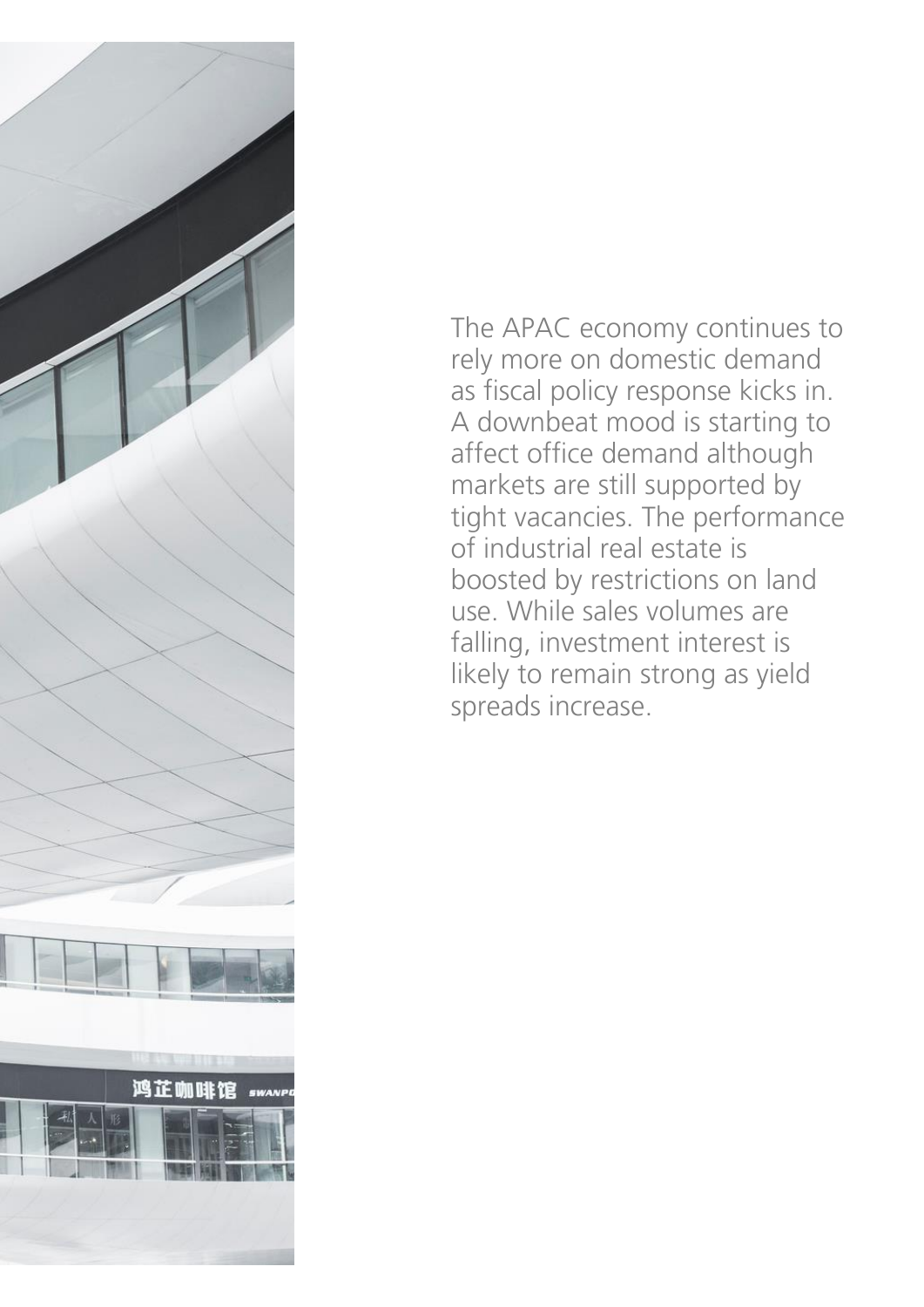## Real estate fundamentals

#### **Bracing for a long winter**

As we head into the last quarter of 2019, it has become more evident that the APAC economy is slowing down. While the situation is far from crisis proportions, there is a growing acceptance that economies in the region should brace for a long winter, heralded not just by the US-China trade conflict, but also the electronics down-cycle, Japan-Korea dispute and growing political tensions throughout the globe. GDP in China and Australia softened to the slowest pace of growth in a decade in 2Q19, while Hong Kong has entered into a technical recession as its GDP contracted on a quarter-on-quarter (QoQ) basis for two straight quarters. Unsurprisingly, weakness is mostly led by the external sector with exports contracting in most markets in 8M2019, with the exception of Australia where exports benefited from an increase in commodity prices. In contrast, domestic demand has emerged as a resilient pillar of support (Figure 1).

Private sector consumption has held up<sup>1</sup> well in 2019 (see Figure 1). This is partly due to a still-tight labor market where employment remains at high levels. In theory, this is supposed to result in rising wages which should then have trickle-down effects on consumption. However, structural changes in the labor market (such as the rise of temporary workers, masked underemployment, etc.) are turning this theory on its head. Furthermore, the muted macro outlook is leading to weakening business sentiment which curtails the willingness and ability of corporations to raise wages. In addition to other idiosyncratic factors, such as the newly implemented sales tax hike in Japan and the protests in Hong Kong, consumer sentiment has taken a hit and households could be holding back on spending in anticipation of tougher times ahead.

In the absence of any strong demand drivers from the private sector, the buck passes to the public sector to stimulate, or at the very least, provide a backstop to economic performance in the region. Central banks have already taken the lead in this aspect. Early in October, the Reserve Bank of Australia cut its cash rate to an historic low of 0.75% – its third reduction this year. Amid the disruption from the anti-government protests, the Hong Kong Monetary Authority also lowered interest rates for the first time since the GFC, while the Monetary Authority of Singapore reduced the slope of the trading band of the Singapore Dollar Nominal Effective Exchange Rate for the first time in three years. The People's Bank of China has also loosened monetary policy through a raft of measures including cutting banks' reserve requirement ratios and lowering lending rates, but given the simultaneous need to ensure that credit

growth does not get out of hand, Beijing has turned to fiscal measures such as cutting value-added and personal income taxes to spur demand. Indeed, credit concerns are not just confined to China. Market watchers are increasingly warning of rising corporate debt levels throughout Asia, precipitated by a decade of low interest rates and made worse by a waning profit environment. Further monetary policy easing will have its limitations and expectations are increasingly on policymakers to up the ante on fiscal support, which has thus far remained relatively subdued as lawmakers wait to see how the trade tensions play out.

![](_page_3_Figure_7.jpeg)

![](_page_3_Figure_8.jpeg)

#### **Retail**

Retail sales in Singapore and Hong Kong have been contracting every month since February 2019, with the latter being particularly hard-hit by the anti-government protests. In comparison, retail sales in China, Australia and Japan held up relatively well, although consumers in each of these economies are also grappling with their respective challenges such as muted wage growth and the recent fall in home prices in Australia, and the dampening effect of the tax hike in Japan.

Performance of retail property in APAC in 3Q19 was muted at best and while risks remain tilted to the downside for most cities, arguably none is as badly hit as Hong Kong. Not only are domestic consumers cutting back on discretionary spending as the intensity and ferocity of the unrest is maintained, but visitor arrivals have also started to drop much more significantly, falling close to 40% YoY in August. Prime retail areas – where the main protests have been taking place – have been more affected than suburban areas, although some of the malls there have not been spared.

l

<sup>1</sup> Contribution of net exports to GDP growth for Hong Kong is positive because contributions from imports fell to a greater extent than that of exports

Source: Oxford Economics, CEIC, 2Q19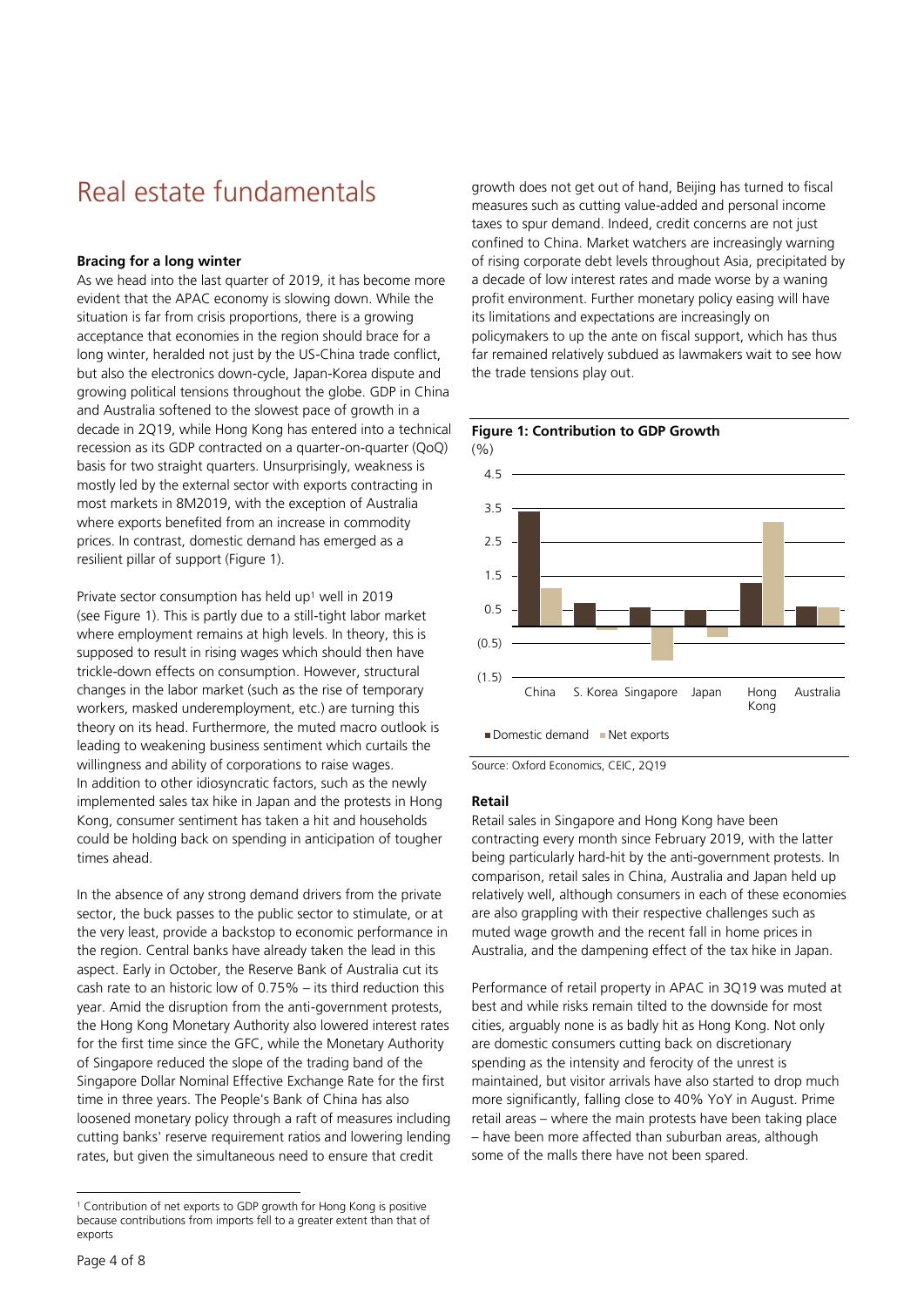Average rents in Hong Kong as measured by CBRE dropped 10.5% QoQ in 3Q19, and anecdotal evidence suggests that there are instances of more drastic rent reductions. Retailers are unlikely to undertake significant expansion plans until the situation improves and landlords begin to offer monthly leases as a way of coping with the circumstances.

Elsewhere in the region, leasing demand for prime retail areas is still relatively robust. In Tokyo, luxury brands, jewelry stores, cosmetic brands and F&B operators continue to show interest in the prime Ginza and Omotesando shopping stretches. In Sydney and Melbourne, leasing demand for CBD retail is coming from F&B brands, personal services such as retail banking, as well as health and fitness operators. But despite the leasing interest, softness in the economy still merits caution by retailers, which limits the ability of landlords to raise rents. Rents in these three cities were largely flat in 3Q19.

In China, policymakers sought to offset the effects of the trade war by introducing tax cuts to shore up consumer confidence, but it remains to be seen just how effective the measures have been against the broader backdrop of a weakening economy. The biggest challenge facing the retail market is likely to be the high levels of new supply that is due to be completed.

#### **Industrial**

Despite the worsening manufacturing and export momentum in 3Q19, the industrial sector's performance continues to hold up, supported by demand from e-commerce and third party logistics (3PL) companies and a lack of available space in some markets. In some cities, demand is also coming from food manufacturers amid a rising trend of food delivery services, and the need for the sector to centralize and automate due to high labor costs and retail rents.

In certain cities, competing uses of land have also reduced the amount of space available for the industrial sector, thereby providing an impetus for rent growth in places where stock has been tightened rapidly. One such city is Hong Kong, where the government relaunched the Industrial Revitalization scheme, prompted by the decline of the city as a manufacturing hub. Incentives such as an increase in the plot ratio have attracted investors to acquire ageing industrial buildings, driving down vacancy rates. Warehouse vacancy fell to a five-year low of 1.7% in 3Q19, with prime rents managing to rise 2.1% QoQ. Tier 1 cities in China also face similar changes in land usage, where there are growing restrictions on industrial land supply as the country transitions from manufacturing to services-led growth.

Australia, on the other hand, has seen industrial developments ramp up amid population growth and a government push for infrastructure development. Many of these new industrial buildings are speculative projects, but with pre-commitment leasing activity still strong, there has yet to be a situation of runaway oversupply. Rents in Sydney and Melbourne rose 0.4% and 0.8% QoQ, respectively.

In Tokyo, demand continues to be robust and despite a record quarterly increase in completions, rents in the prime Tokyo Bay area rose 0.9% QoQ. Pressure on occupier performance is higher in the outer regions of Greater Tokyo, where tenants have ample choices and are inclined towards sites which provide better accessibility and proximity to workers.

#### **Office**

A wave of caution is sweeping across most of the APAC office markets, and as has been the case in the other sectors this quarter, Hong Kong has been especially hard hit as the social unrest adds another layer of uncertainty to corporate real estate decision making. Demand from Chinese firms has slowed, partly due to the ongoing slowdown in China, and more recently a reluctance to further commit to real estate in Hong Kong, at least not until the near-term uncertainty clears up. Other occupiers have also taken a wait-and-see approach with their expansion plans, although this had already been the case due to surging office occupancy costs in the last few years. The saving grace is that total net absorption has not yet swung into contractionary territory. Nevertheless, there is a fear that more companies will give up space in time to come, leading to a rise in shadow space. Overall prime rents fell 1.5% QoQ, the strongest quarterly decline since 1Q13.

Occupiers are increasingly hesitant to take up more space in Singapore and net absorption fell to the lowest in 10 quarters, but limited new stock still resulted in Grade A core CBD rents rising 1.3% QoQ. A tight vacancy rate of 0.7% is similarly supporting the office market in Tokyo, where Grade A rents rose 1.1% QoQ in 3Q19. But after almost eight years of growth, the market is likely nearing the tail end of its rental expansion cycle with substantial new supply expected in 2020.

Cities in Australia are starting to approach their turning points as the rental growth momentum in Perth and Brisbane overtook that of Sydney and Melbourne in 3Q19. Rents in Melbourne were flat on the quarter, Sydney rose 0.6% QoQ, while Brisbane and Perth ticked up by 1.5% and 0.8% QoQ, respectively, amid a cyclical improvement in the secondary cities (which we wrote about earlier this year in our paper titled "*Approaching a turning point?*"). Although office vacancy rates remain at historical lows for the gateway cities of Sydney and Melbourne, rental growth is starting to stabilize after more than four years of growth. On a year-on-year basis, however, rental growth in Melbourne and Sydney still exceeded that of Brisbane and Perth. Melbourne and Sydney could start to see some pressure with the expected increase in new supply over the coming year, particularly Melbourne.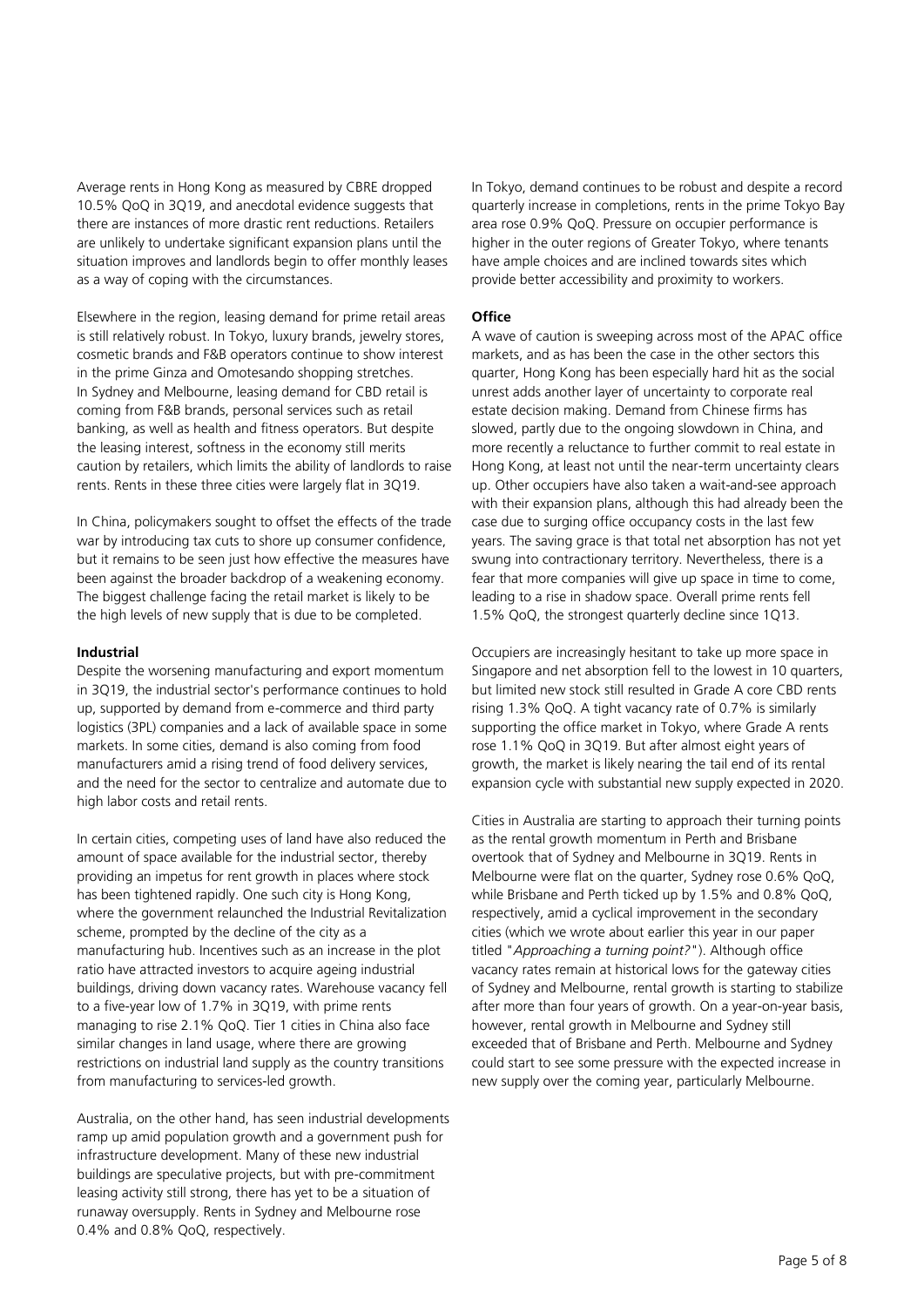![](_page_5_Figure_0.jpeg)

![](_page_5_Figure_1.jpeg)

Source: CBRF, 3019

## Capital markets

According to RCA, total transaction volumes of APAC commercial property fell 9% YoY in 3Q19. This is reflective of several concurrent trends: (i) a weak macro environment, (ii) elevated pricing levels, and (iii) certain markets entering late cycle, all of which resulted in increased prudence from the buyers' perspective. Investment volumes fell in most markets except for Singapore and China but this is not a particular concern given that 2018 volumes were at record highs and overall transactions in 9M2019 are still in line with 10-year averages.

Although it has a small market share in APAC, Singapore volumes grew by nearly 70% YoY. This is perhaps not surprising given the level of uncertainty in the global environment which prompts capital to seek safety, and the stability seen in the Singapore market could be an attractive enough factor to offset the tight yields and rich pricing. Major deals in 3Q19 include the SGD 1.6 billion acquisition of mixed-use project Duo by Gaw Capital and Allianz Real Estate, the SGD 655 million sale of 71 Robinson Road, and the SGD 548 million sale of Bugis Junction Towers.

China makes up a large share of APAC commercial real estate transactions, with the biggest deal concluded this quarter belonging to the USD 1.5 billion acquisition by Brookfield Asset Management of mixed-use project the Huangpu Centre in Shanghai. While capital outflows have been curbed by authorities, cross border capital has been eager to get in, with investors from Singapore and the US propping up most of the buying activity in 3Q19.

In Australia interest in the secondary cities of Brisbane and Perth has grown, although the lack of investable stock remains the limiting factor. 400 George Street in Brisbane managed to change hands for AUD 525 million, while most of the other major transactions in 3Q19 involved office assets in Sydney and Melbourne. Investor interest in Australia is likely to remain sustained given that cap rates there are still among the highest in APAC.

Several logistics properties changed hands in Japan, the most notable of which is Blackstone's USD 920 million acquisition from Mapletree of a portfolio of six logistics facilities in Greater Tokyo. Aside from this trade, Japan's investment market remains largely contained to domestic players, but rather than indicating a lack of interest, this is instead demonstrative of the difficulty of accessing stock in a market where assets are largely held by public and private J-REITs. There are growing signs of investors taking unconventional approaches such as strategic buyouts to acquire assets but these methods require a high level of sophistication and commitment and are unlikely to become commonplace.

Transaction volumes in Hong Kong fell over 40% YoY in 9M2019 but this is not alarming given that the volume in 2018 was at a record high and the total value of transactions in 9M2019 was in line with the 10-year average for full year investment volumes. Nevertheless, the full impact of the anti-government protests are likely to only be seen in the coming months given that the violence only started to escalate from July onwards. Mainland Chinese investors were noticeably absent from the investment market in 3Q19, marking the first quarter that they have not completed any acquisitions in Hong Kong in almost 10 years, according to CBRE.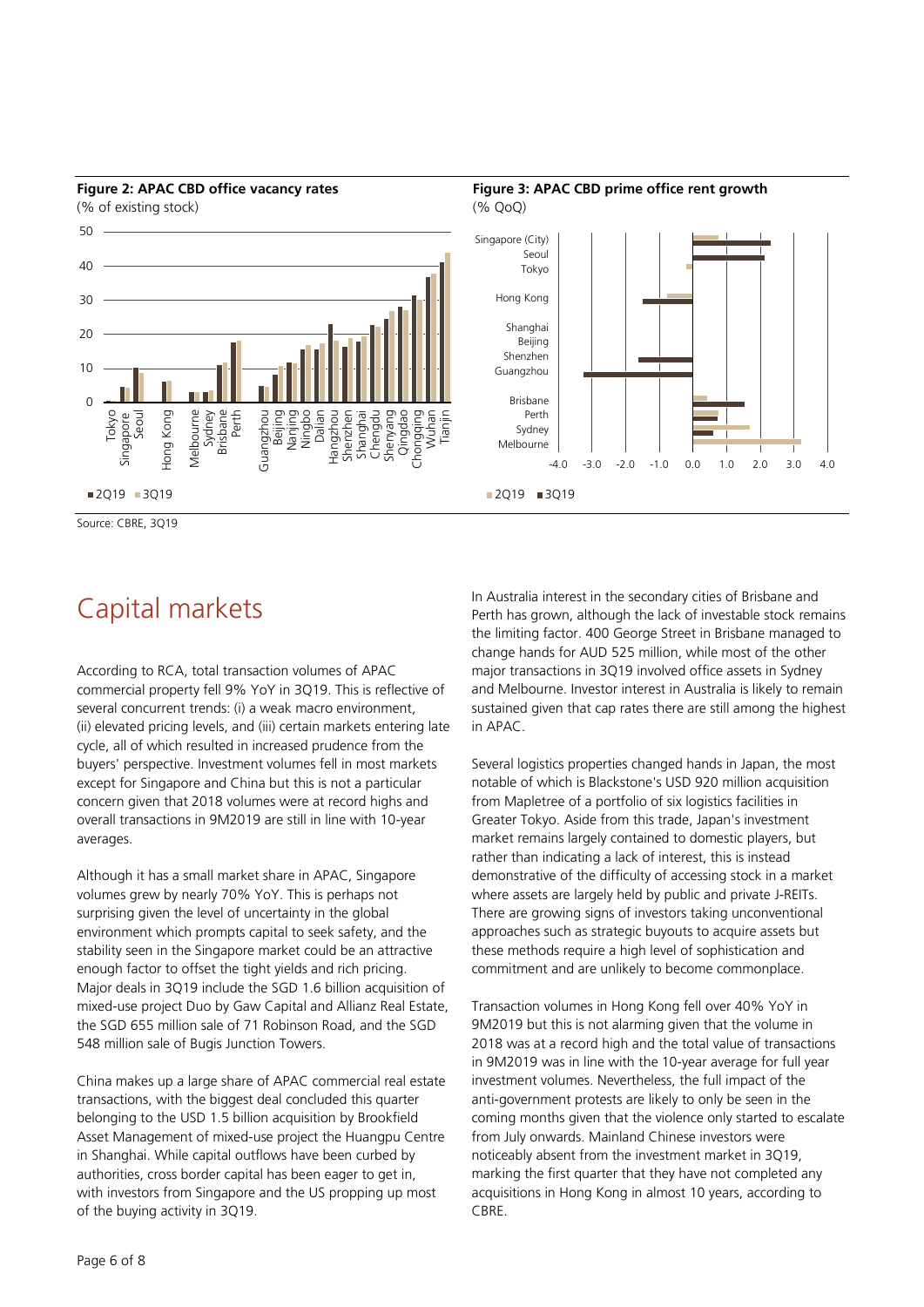With bond yields being driven down yet again by the accommodative stance adopted by global central banks, real estate yield spreads are once again looking attractive but we want to caution that property yields across most APAC markets are already at their lowest in in 10 years. While the vast amounts of dry powder looking for limited assets to invest in could still result in cap rate compression, we recommend that investors remain prudent in underwriting capital gains in their investments.

![](_page_6_Figure_1.jpeg)

**Figure 4: Commercial real estate transaction volumes** (USD bn)

Source: RCA, as at October 2019

## Strategy viewpoint

With the recent high profile withdrawal of WeWork's planned public listing, the spotlight is once again on the untested co-working business model and what the implications are for real estate in the mid-to-long term. Fears about the co-working sector were renewed and questions raised about the viability of a business model which pairs long-term lease liabilities with variable revenue from short-term occupants, with the latter particularly tenuous and exposed to uncertainty in a weakening macro environment.

In our recent interactions with investors, there was a sense of skepticism about co-working, but in our view the emperor has always been wearing his 'new' clothes; i.e. it was not a new fault line raise by a few, but often deliberately ignored by many more. Part of what feeds this renewed fear is the reliance that office markets in APAC have come to have on the co-working sector as a demand driver, where take-up by the sector accounted for as much as ~30-40% of total office net absorption in cities like Singapore and Hong Kong in 2018<sup>2</sup> .

The issue is that co-working operators are not expanding as a result of organic growth but are doing so in order to gain market share, which results in a situation of obligations that are unbacked by earnings. Thus far, landlords have been willing to sign on such operators, partly driven by the belief that the way people work is changing and partly by the ability of operators to pay high rents, but in all likelihood it is also due to a lack of options as absorption from the traditional space guzzlers like banks, shipping and commodities companies dried up. The credit risk of co-working operators as tenants is high, especially for many that have relied on venture capital cash and have yet to turn a profit. And, on the more extreme end, there exists a real risk that co-working operators become 'too big to fail' even if they default on their lease obligations, as market exposure to such a business model holds landlords to ransom.

Despite its detractors, we have to agree that the co-working sector has fundamentally changed the way that office users and owners are utilizing space. What used to be an old-school serviced office business has now created new, structural demand through the provision of supplementary offerings and clustering of networks, which are ever more important to new economy users. Furthermore, there are clearly companies who benefit from the flexible leases offered by co-working spaces, such as smaller enterprises and tech start-ups. As, the economy slows, some traditional companies may also turn to co-working spaces as an interim solution while they wait and see how things turn out. To that end, we have even seen investors teaming up exclusively with co-working players in strategic partnerships to extract the premium from this structural change in how work space is being redefined.

The consolidation of co-working operators is something that will eventually happen across the industry, albeit gradually. That will allow for a few thriving and sustainable operators to stand out amid the currently fragmented landscape. Furthermore, many landlords have implemented measures to mitigate the risks while still getting exposure to the sector, such as by running a flexible office set-up on their own. And while WeWork might have been aggressive in spending, other operators which have been more disciplined in expenditure and diversified in revenue streams have shown that it is possible to be profitable.

The bigger implication, in our view, is that the pace of expansion by co-working operators is likely to slow from its breakneck speed. Office markets in APAC are likely to face a challenged demand picture, although this will be mitigated by tight vacancies in the region. More importantly, despite the rapid growth, co-working only accounts for about 2-5% of total office stock in the major cities in APAC; any fall out we see in the space will therefore likely be contained.

l

<sup>2</sup> Based on Colliers' estimates of 2018 take-up